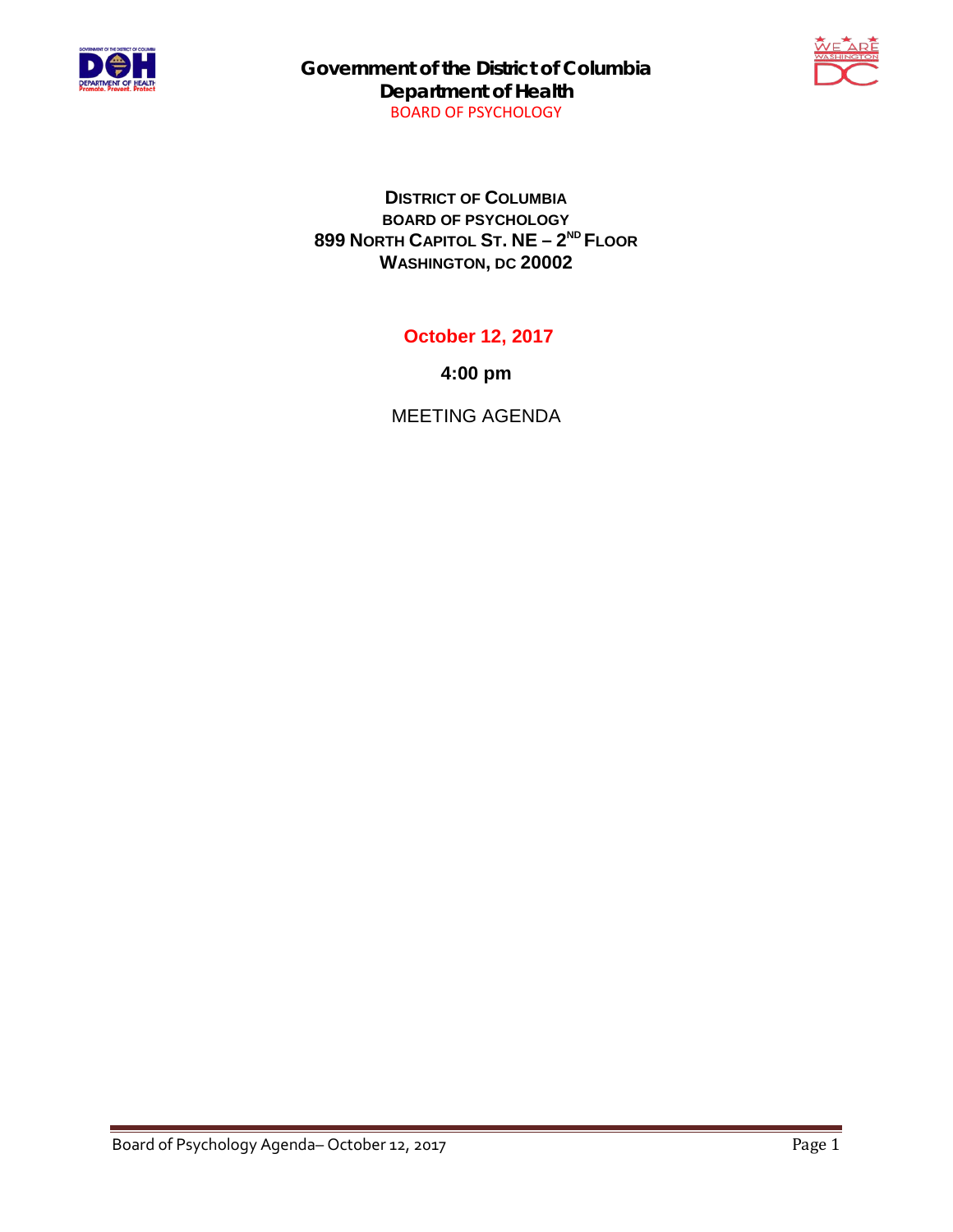



## **Call to Order:**

|            | <b>Roll Call:</b>                                                                                                                                                                                                                                                                                                                                                                                                                                                                                                                                                                           |            |
|------------|---------------------------------------------------------------------------------------------------------------------------------------------------------------------------------------------------------------------------------------------------------------------------------------------------------------------------------------------------------------------------------------------------------------------------------------------------------------------------------------------------------------------------------------------------------------------------------------------|------------|
|            | <b>Approval of the Agenda</b>                                                                                                                                                                                                                                                                                                                                                                                                                                                                                                                                                               |            |
|            | <b>BOARD/DEPARTMENT'S REPORT</b><br>A. EXECUTIVE DIRECTOR'S REPORT<br><b>B. BOARD ATTORNEY'S REPORT</b><br><b>C.</b> CHAIRPERSON'S REPORT                                                                                                                                                                                                                                                                                                                                                                                                                                                   | 10 minutes |
| OS-1012-01 | Minutes: Consideration of the open session minutes of the July 27, 2017<br>meeting.                                                                                                                                                                                                                                                                                                                                                                                                                                                                                                         | 2 minutes  |
| OS-1012-02 | <b>Psychology Law Updates:</b><br>Board Action: The board will continue its review and update of the law.<br>Background: In November 2016, the board voted to remove from the<br>psychology law exemption from licensure for school psychologists and<br>require school psychologists to obtain license. In July 2017, the board<br>decided to adopt the practice definition of the ASPPB Model Act.                                                                                                                                                                                        | 10 minutes |
| OS-1012-03 | Request for limited waiver of the direct supervision requirements<br>for psychology associates<br>Board Action: The board is to continue to discuss this matter and<br>determine their decision.<br>Background: In July 2017, APA legal staff along with a psychologist<br>requested board's consideration for a waiver of certain on-site<br>supervision requirements for a Pilot Program that the APA is working on<br>to co-locate behavioral health and primary care services. APA staff gave<br>an overview of their request and submitted documentations supporting<br>their request. |            |
|            | Adjournment<br>The next meeting of the Board is scheduled for <b>January 11, 2018</b> at 4:00 pm.<br>Upon conclusion of the open session meeting pursuant to the DC Official<br>Code 2-575B and for the purposes set forth therein, the Board will move into<br>the closed executive session portion of the meeting to consult with the<br>Board attorney, discuss disciplinary matters and hear reports concerning<br>violations of the law or regulations.                                                                                                                                |            |